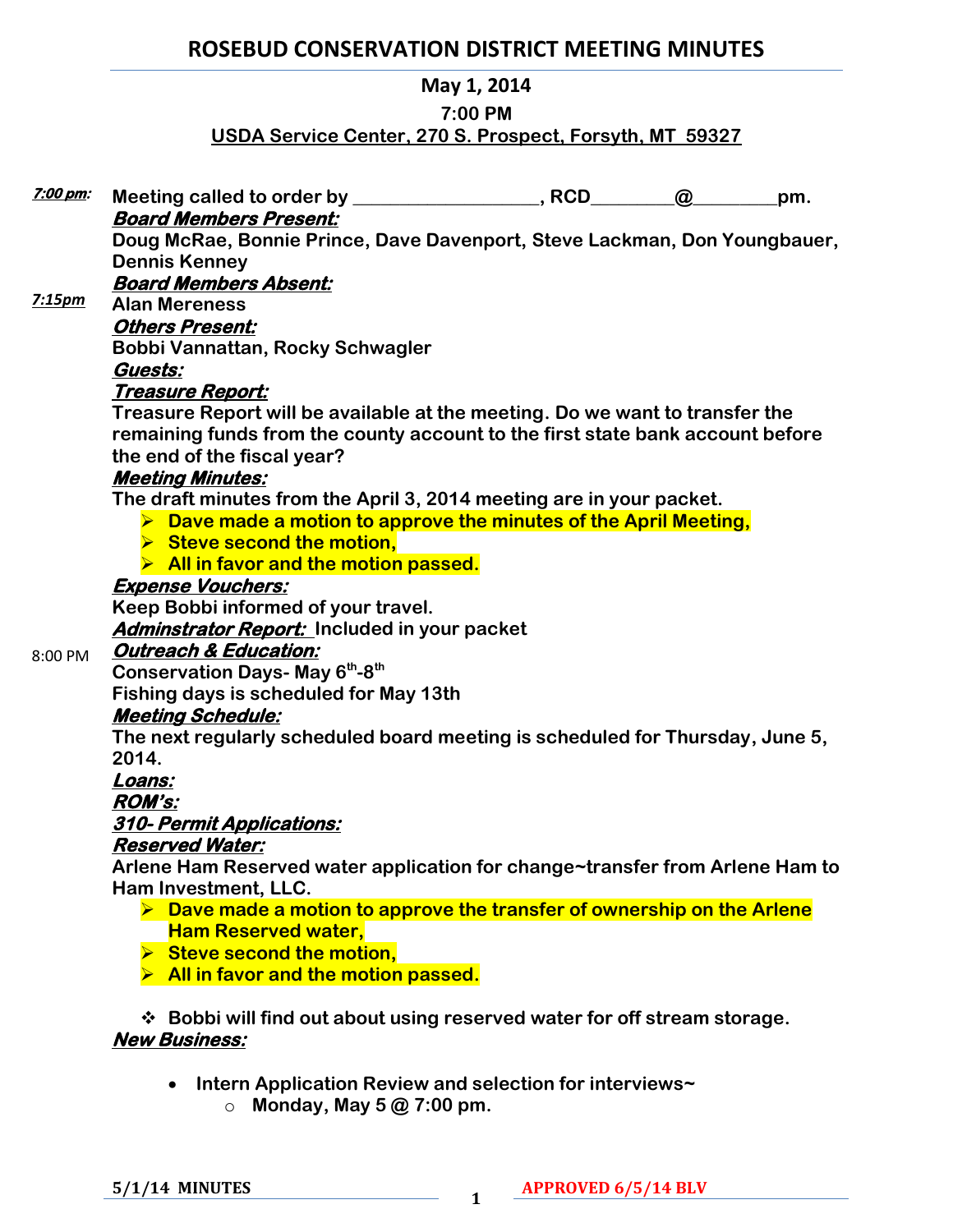## **ROSEBUD CONSERVATION DISTRICT MEETING MINUTES**

### **May 1, 2014**

#### **7:00 PM**

## **USDA Service Center, 270 S. Prospect, Forsyth, MT 59327**

- **The conservation district needs to appoint a board of adjustments, it is required by law if we have an ordinance- our board apparently expired in 2010. Laurie said that she can find three names for the board or the board can select three members they would like.** 
	- o **Laurie Zeller can recommend**
- **Yellowstone River Advisory Council is hosting a meeting in Forsyth May 13th at the Rosebud County Library Basement**- **The Yellowstone Basin Advisory Council has completed a draft report of recommendations that it will forward to the Montana Department of Natural Resources and Conservation (DNRC) at the end of May**.
	- **Don made a motion for Steve to attend,**
	- **Bonnie second,**
	- **All in favor and the motion passed.**
- **Montana Youth Range Camp 2015, their sponsor fell through so we are up if we would like to host next summer. A copy of the 2014 poster is in the office and Heidi has provided a list of what a host would need to do.**
- **Steve made a motion to host the 2015 Montana Youth Range Camp,**
- **Don second the motion,**
- **All in favor and the motion passed.**
- **Workshop Meeting, when would we like to plan our workshop that we had planned for the annual meeting? GMO's.** 
	- o **Looking at putting on a workshop on a larger scale, similar to the grass fed beef workshop that was held in Bismark in 2013.**
	- o **Contact Don Huber see when he would be available, look into speakers like Gabe Brown, Jo Archelletta, Jerry Doan, Howard Buffet, Burke Teishure and look into a representative from Monsano.**
	- o **Looking at the fairgrounds for a possible venue.**
- **Fair Booth- the traeger grill is the same cost no matter where we go in Rosebud County, I did ask the Hardware store if they would be willing to lend us a patio set to use at the fair and we would purchase the grill from, them.** 
	- o **We need to order pens and something for the fair to hand out. Any ideas or preferences. Last year we had pens and mini stadium cups.**

#### **Soil Health Initiative:**

**2014- sign ups**

## **No-Till Drill:**

**Very busy since we have gotten up and running.** 

**Newsletter: Next deadline is July 15th**

#### **YRCDC: Don Youngbauer:**

**Shareholders meeting with State FWP, Fed FWP-ACE,** 

**The council supports the fish passage as it is and the core it going to build and turn the maintenance over to the irrigators.** 

**The study is getting completed.** 

#### **NRCS: Rocky Schwagler:**

**Waiting on Farmbill- it is going to be late on getting contracts**